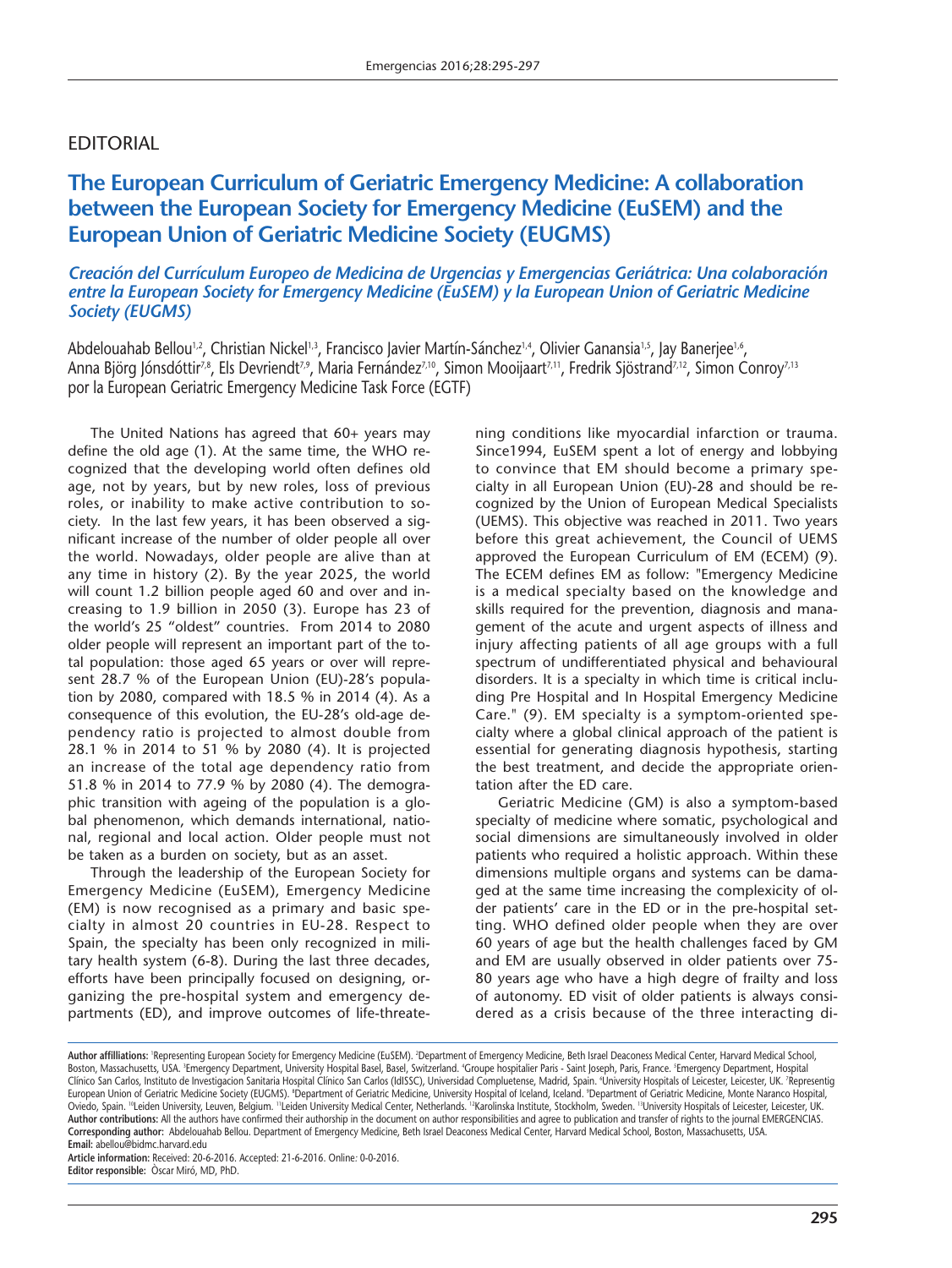mensions and frailty is becoming one of the most important risk factors of negative outcomes. The early detection of frailty in older patients in the ED or pre-hospital setting could improve outcomes. Because the acute clinical presentation of the diseases are atypical, the diagnosis and the treatment are often delayed. This complexicity of ED older patient care is one of the factors involved in the occurrence of the boarding in the ED (10-12).

Despite all international studies including all ages of patients, there is low attention towards older patients although their number is increasing. Most people over the age of 85 are excluded from clinical trials despite they are representing one of the largest users of EDs. Relevant older patients data and registries are still missing in the context of pre hospital and ED care management. The complexity of acute care of older patients in the ED or in the pre hospital setting needs a multidisciplinary clinical approach involving geriatricians and emergency physicians working as a team. Previous recently studies published in Emergencias, have taken the first steps and have emphasized the need to delve into the particularity of the conditions in this age group (13-16). Beside specific studies done by geriatricians little is known on geriatric emergency medicine (GEM) in Europe. The concept of GEM care model was first described in the 1990s by the Society of Academic Emergency Medicine's Geriatric Emergency Medicine Task Force (17).

To address the weak development of GEM in Europe, the EuSEM Section of GEM and the GEM Special Interest Group (GEMSI) of the EUGMS decided to merge their efforts with the objective to create the European Curriculum on GEM in order to improve quality of care of older patients in emergency medicine settings (pre-hospital and EDs) in Europe. The EuSEM GEM section and the GEMSI created a European GEM Task Force (EGTF) to achieve these goals. The EGTF lunched its first meeting in the office of EuSEM in London on December 13-14- 2014 and organised a workshop of experts with the aim to identify high-priority areas of knowledge and skills that an emergency physician and a geriatrician should cover for improving quality of care of older patients in the ED and the pre- hospital setting. The GEM curriculum is intended to outline competencies that will be relevant to the care of older people (>65 years of age) especially those with frailty, in emergency care including pre-hospital care and in emergency departments. The Curriculum was built in a way that it is system-oriented and will follow the process of care of older patients in the ED or in the pre hospital settings. After a modified Delphi process, fifteen areas of knowledge were identified and recommended for the training of geriatricians and emergency physicians. The detailed Curriculum is available in the website of EuSEM and EUGMS http://www.eusem.org/cms/assets/1/european%20curriculum%20of%20geriatric%20emergency%20medicine%20(apr16).pdf (18, 19). After the modified Delphi process, the GEM Curriculum went through the official process of approval: Executive Committee and Council of

EuSEM, Board and Council of EUGEMS, UEMS Section of Emergency Medicine, and Geriatric Medicine. The next step is to include the European GEM Curriculum in the European Curriculum of Emergency Medicine and Geriatric Medicine.

The production of the European GEM Curriculum is the result of a unique and active collaboration between two European scientific societies, EuSEM and EUGMS. They will intensify and strengthen this collaboration for improving significantly the quality of care of older patients in the ED and the pre-hospital setting in Europe. A European Course on GEM will be implemented with the objective to spread the GEM curriculum in Europe

### **Conflict of interest**

The authors declare no conflict of interest in relation with the present article.

# **Funding**

The authors declare that the present article received no external funding.

#### **The present article was commissioned and revised internally by the Editorial Committee, EMERGENCIAS**

### **References**

- 1 Definition of an older or elderly person [WHO website]. (Consultado 1 Septiembre 2016). Disponible en: http://www.who.int/healthinfo/survey/ageingdefnolder/en/
- 2 McMurdo ME. A healthy old age: realistic or futile goal? BMJ. 2000;321:1149-51.
- 3 World Population Prospects: The 2002 Revision, Highlights. New York: United Nations Population Division; 2003. ESA/P/WP. 180.
- 4 Population structure and ageing [Eurostat website]. (Consultado 1 Septiembre 2016). Disponible en: http://ec.europa.eu/eurostat/statistics-explained/index.php/Population\_structure\_and\_ageing.
- 5 García-Castrillo Riesgo L, Williams D. La medicina de urgencias y emergencias en el ámbito de las especialidades médicas en Europa. Emergencias. 2011;23:423-5.
- 6 García-Castrillo Riesgo L, Vázquez Lima MJ. La especialidad de Medicina de Urgencias y Emergencias en Europa: estamos quedándonos solos. Emergencias. 2015;27:216-8.
- 7 Miguens I, Julián Jiménez A, Llorens P. Comparación del programa de formación de médicos residentes de la especialidad de Medicina de Urgencias y Emergencias con los programas de Medicina Interna, Medicina Intensiva, Anestesiología y Reanimación y Medicina Familiar y Comunitaria. Emergencias. 2015;27:267-79.
- 8 González Armengol JJ, Toranzo Cepeda T. Aprobada en España la especialidad de Medicina de Urgencias y Emergencias en el Cuerpo Militar de Sanidad: repercusiones. Emergencias. 2016;28:3-5.
- 9 EuSEM Task Force on Curriculum. European Curriculum for Emergency Medicine. Brussels: European Society for Emergency Medicine, UEMS Multidisciplinary Joint Committee on Emergency Medicine, 2009. [EuSEM website]. (Consultado 1 Septiembre 2016). Disponible en: http://www.eusem.org/cms/assets/1/pdf/european\_curriculum\_for\_em-aug09-djw.pdf
- 10 Fernández-Alonso C, Martín-Sánchez FJ. Geriatric assessment in frail older patients in the emergency department. Reviews in Clinical Gerontology. 2014;23:275-82.
- 11 González Armengol JJ. Informe de los Defensores del Pueblo sobre